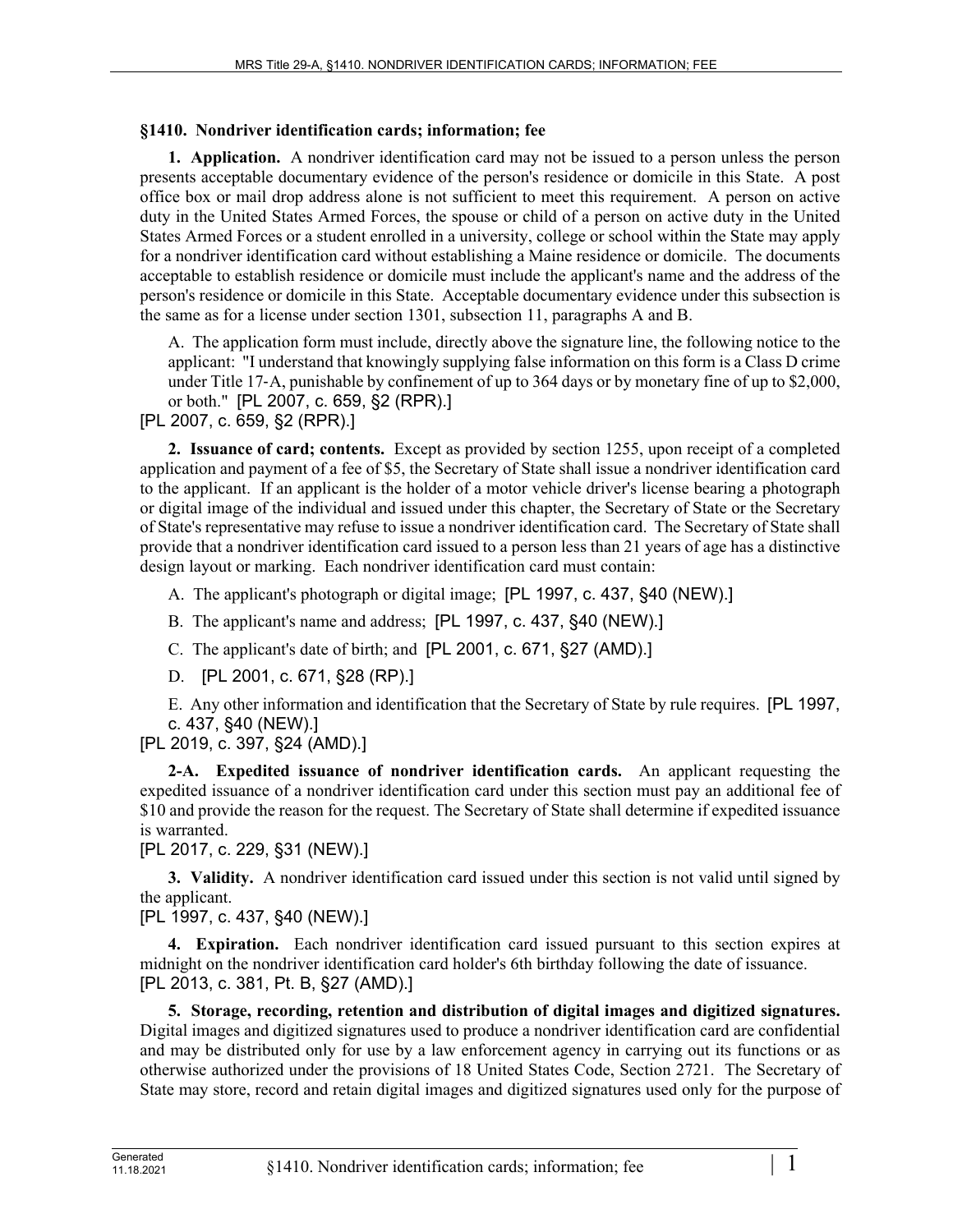producing a nondriver identification card. A violation of this subsection is a violation of section 2103, subsection 4.

[PL 2011, c. 149, §7 (RPR).]

**6. Penalty.** A person who knowingly supplies false information on an application required under subsection 1 commits a Class D crime. Rules adopted pursuant to this section are routine technical rules pursuant to Title 5, chapter 375, subchapter 2‑A. [RR 2019, c. 2, Pt. A, §29 (COR).]

**7. Maine Indian tribe identification cards.** An official identification card issued by a federally recognized Indian tribe in the State is deemed an identification card issued under this section. Cards issued under this subsection may be issued only to members of the tribe and must be stamped and issued by the clerk of the tribe. The identification card must state, at a minimum, the name, date of birth and place of residence, or mailing address if different from the residence, of the cardholder. [PL 2001, c. 80, §1 (NEW).]

**8. Legal presence requirement.** The Secretary of State may not issue a nondriver identification card to an applicant unless the applicant presents to the Secretary of State valid documentary evidence of legal presence in the United States.

[PL 2017, c. 27, §6 (AMD); PL 2017, c. 27, §10 (AFF).]

**9. Expiration of nondriver identification card; lawfully present noncitizens.** Notwithstanding any law to the contrary, a nondriver identification card issued to an applicant who is not a citizen or a legal permanent resident of the United States expires coterminously with the applicant's authorized duration of stay or 6 years, whichever is the shorter period of time. A nondriver identification card issued under this subsection must be valid for a period of at least 120 days.

[PL 2007, c. 648, §4 (NEW).]

**10. Selective service registration.** Before issuing or renewing a nondriver identification card to a male United States citizen or immigrant who is at least 18 years of age and under 26 years of age, the Secretary of State shall provide the applicant a short statement on the requirements of the federal Military Selective Service Act, 50 United States Code, Section 453 and a federal Military Selective Service registration form. If an applicant consents to register with the federal Selective Service System pursuant to this subsection, the Secretary of State shall forward the necessary information of the applicant to the federal Selective Service System.

[PL 2011, c. 170, §2 (NEW).]

**11. REAL ID compliant nondriver identification card; fee.** The fee for a nondriver identification card under section 1260 is \$30.

[PL 2017, c. 27, §7 (NEW); PL 2017, c. 27, §10 (AFF).]

## SECTION HISTORY

PL 1997, c. 437, §40 (NEW). PL 2001, c. 80, §1 (AMD). PL 2001, c. 671, §§27,28 (AMD). PL 2007, c. 648, §§2-4 (AMD). PL 2011, c. 149, §7 (AMD). PL 2011, c. 170, §2 (AMD). PL 2013, c. 51, §6 (AMD). PL 2013, c. 163, §2 (AMD). PL 2013, c. 381, Pt. B, §27 (AMD). PL 2017, c. 27, §§6, 7 (AMD). PL 2017, c. 27, §10 (AFF). PL 2017, c. 229, §31 (AMD). PL 2019, c. 397, §24 (AMD). RR 2019, c. 2, Pt. A, §29 (COR).

The State of Maine claims a copyright in its codified statutes. If you intend to republish this material, we require that you include the following disclaimer in your publication:

*All copyrights and other rights to statutory text are reserved by the State of Maine. The text included in this publication reflects changes made through the First Special Session of the 130th Maine Legislature and is current through October 31, 2021. The text*